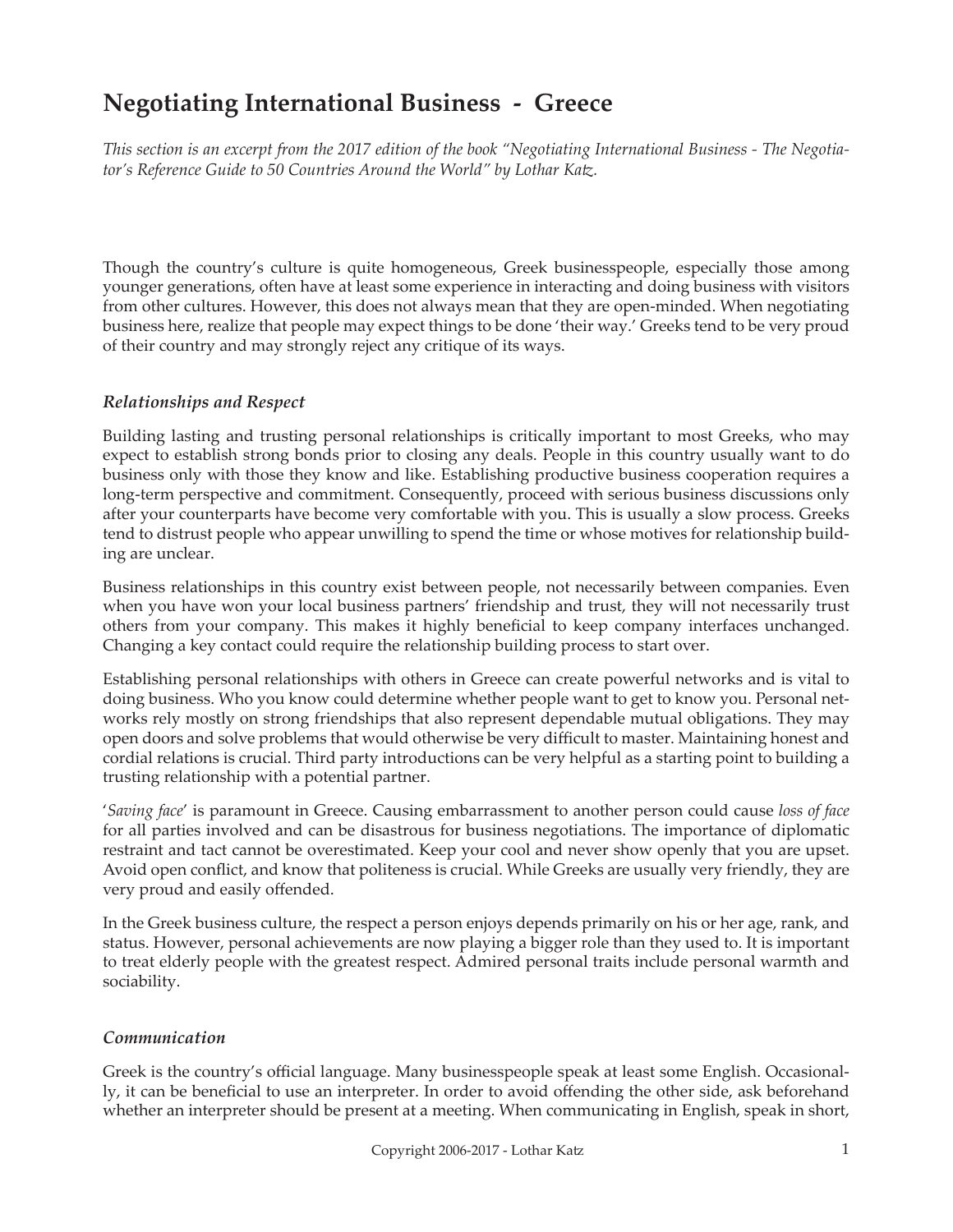simple sentences and avoid using jargon and slang. It will help people with a limited command of English if you speak slowly, summarize key points, and pause frequently to allow for interpretation.

Since they respect assertiveness, Greeks like to speak rather forcefully. Conversations can get loud and passionate here. Greeks usually show their emotions openly. However, never lose your temper or appear impatient. People in the country generally converse in close proximity, standing only two feet or less apart. Never back away, even if this is much closer than your personal comfort zone allows. Doing so could be read as a sign that you are uncomfortable around them.

Communication in Greece can be direct and straightforward, especially among friends and close business partners. Early in the business relationship, people may communicate more indirectly, appearing vague and non-committal. If in doubt, watch for subtle messages that may signal issues and concerns. Silence is often a way to communicate a negative message.

Gestures and body language can be extensive. It is rarely a good idea to imitate them. There can be frequent physical contact with others of the same gender. The American *OK* sign, with thumb and index finger forming a circle, may be taken as an obscene gesture in Greece. It is also rude to cross your arms while facing a person. Eye contact should be frequent, almost to the point of staring. This conveys sincerity and helps build trust. It is best to mask anger with a smile.

The Greek way to signal 'no' is by raising the eyebrows, sometimes together with a backward tilt of the head. Tilting the head to the side may signal 'yes.' However, many Greeks have adopted the western ways of nodding or shaking the head.

## *Initial Contacts and Meetings*

Before initiating business negotiations in Greece, it is advantageous to identify and engage a local intermediary. This person will help bridge the cultural and communications gap, allowing you to conduct business with greater effectiveness.

Negotiations in Greece may be conducted by individuals or teams of negotiators. Changing a team member could require the relationship building process to start over and should be avoided. The most senior executive on your side should have the necessary authority and clearly act as the leader of your team. Similarly, the highest-ranking person on the Greek side will likely attend and will be the decision maker.

If possible, schedule meetings at least one to two weeks in advance. Since Greeks want to know who they will be meeting, provide details on titles, positions, and responsibilities of attendees ahead of time. They will expect to do business with the most important person in your organization. Setting an agenda upfront is usually not necessary. It would likely not be followed anyway. Although Greeks may not be very punctual, foreign visitors are generally expected to be on time. Avoid being more than 10 to 15 minutes late, and call ahead if you will be. Displaying anger if you have to wait reflects very poorly on you.

Names are usually given in the order of first name, family name. Use *Mr./Mrs./Miss* plus the family name. If a person has a professional or academic title, use it instead, followed by the family name. Before calling Greeks by their first names, wait until they offer it. Greet the most senior person first, then greet everyone else in the room individually. Introductions are accompanied by firm handshakes.

After introductions, offer your business card to everyone present. The process of exchanging cards is usually quite relaxed. There is no need to have them translated to Greek, but it will be preferably noted if you do. When presenting your card, smile and keep eye contact, then take a few moments to look at the card you received. Next, place it on the table in front of you.

Meetings start with small talk, which can be extensive. It is important to be patient and let the other side set the pace. Initial meetings can be quite formal, but this usually gets more relaxed as the relationship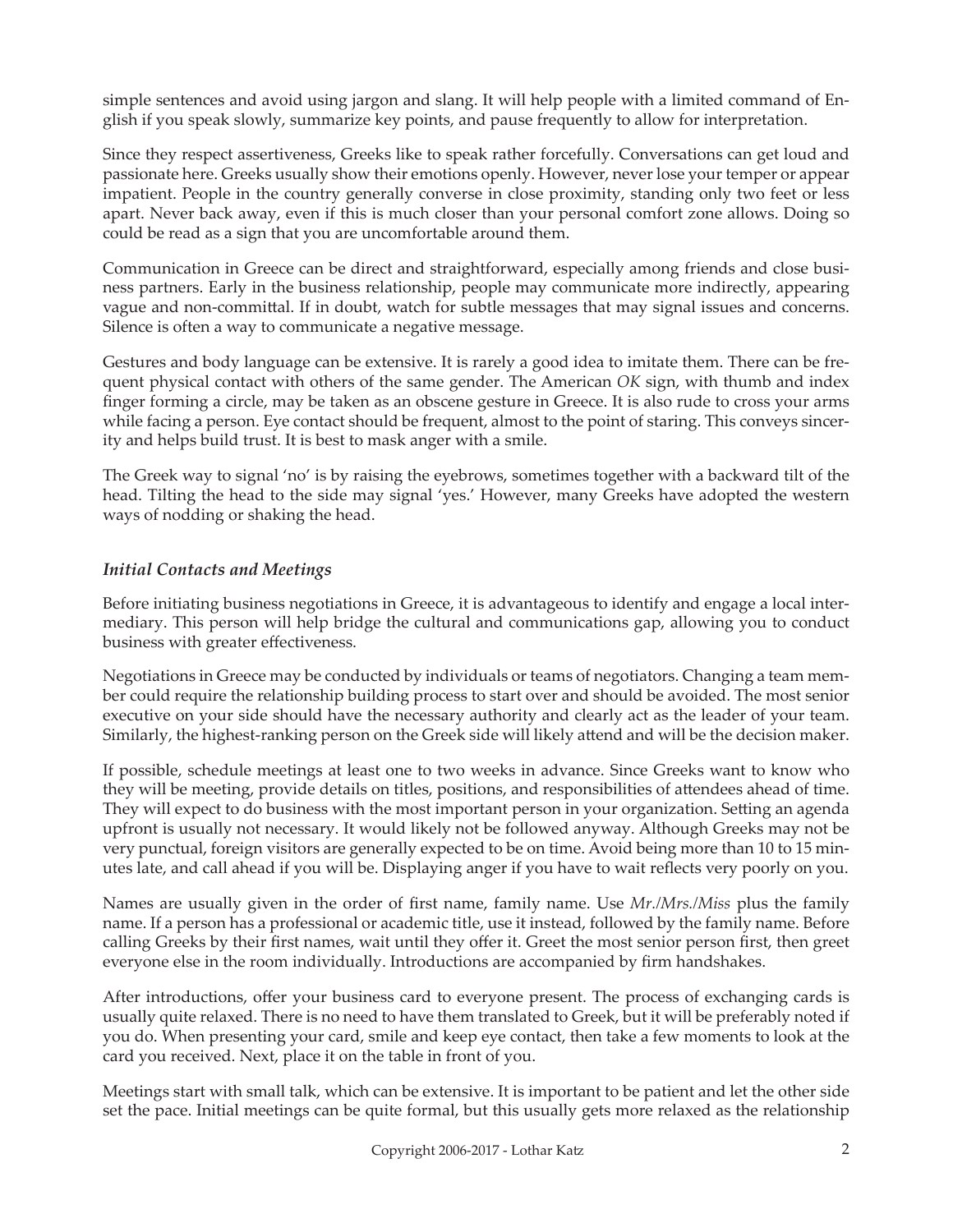develops. Some humor is welcome, but always keep it light and friendly. Meetings in Greece may appear somewhat chaotic, with frequent interruptions and several parallel conversations. Do not take this personally; it also does not indicate a lack of interest.

The primary purpose of the first meeting is to become acquainted and build relationships. Little else may happen, and you might actually not get to talk about business at all. It is unrealistic to expect initial meetings to lead to straight decisions.

Presentation materials should be attractively designed, with good and clear visuals. Greeks communicate primarily orally and visually, so avoid using too much text. Having your handout materials translated to Greek is not a must but helps in getting your messages across.

## *Negotiation*

**Attitudes and Styles -** Leveraging relationships is an important element when negotiating in Greece. Greeks often engage in debates aimed at reaching a mutually agreeable solution. However, negotiating in the country may also include tough bargaining at many levels. While the buyer is in a superior position, both sides in a business deal own the responsibility to reach agreement. They expect long-term commitments from their business partners and will focus mostly on long-term benefits. Although the primary negotiation style is competitive, the Greek nevertheless value long-term relationships and look for win-win solutions. While proposals should demonstrate the benefits to both negotiating parties, attempts to win competitive advantages should not be taken negatively. You earn your counterparts' respect by maintaining a positive, persistent attitude.

Should a dispute arise at any stage of a negotiation, you may be able to reach resolution or an acceptable compromise by leveraging personal relationships, assuming that they are strong enough.

**Sharing of Information –** The level of information sharing depends largely on the strength of the relationship. During initial negotiations, the Greeks often play their cards close to the chest.

**Pace of Negotiation –** Expect negotiations to be slow and protracted, and be prepared to make several trips if necessary to achieve your objectives. Initial exchanges that precede the bargaining stage of the negotiation can be lengthy. Decisions are usually made between meetings rather than at the table. Throughout the negotiation, be patient, control your emotions, and accept that delays occur. Attempts to rush the process are unlikely to produce better results and could be viewed as offensive.

Greeks generally employ a polychronic work style. They are used to pursuing multiple actions and goals in parallel. When negotiating, they often take a holistic approach and may jump back and forth between topics rather than addressing them in sequential order. Negotiators from strongly monochronic cultures, such as Germany, the United Kingdom, or the United States, could find this style confusing, irritating, even annoying. In any case, do not show irritation or anger when encountering this behavior. Instead, keep track of the bargaining progress at all times, often emphasizing areas where agreement already exists.

If your counterparts appear to be stalling the negotiation, assess carefully whether their slowing down the process indicates that they are evaluating alternatives or that they are not interested in doing business with you. While such behavior could represent attempts to create time pressure in order to obtain concessions, the slow decision process in the country is far more likely causing the lack of progress. People from fast-paced cultures often underestimate how much time this takes and make the mistake of trying to 'speed things up.' Again, patience and persistence are vitally important.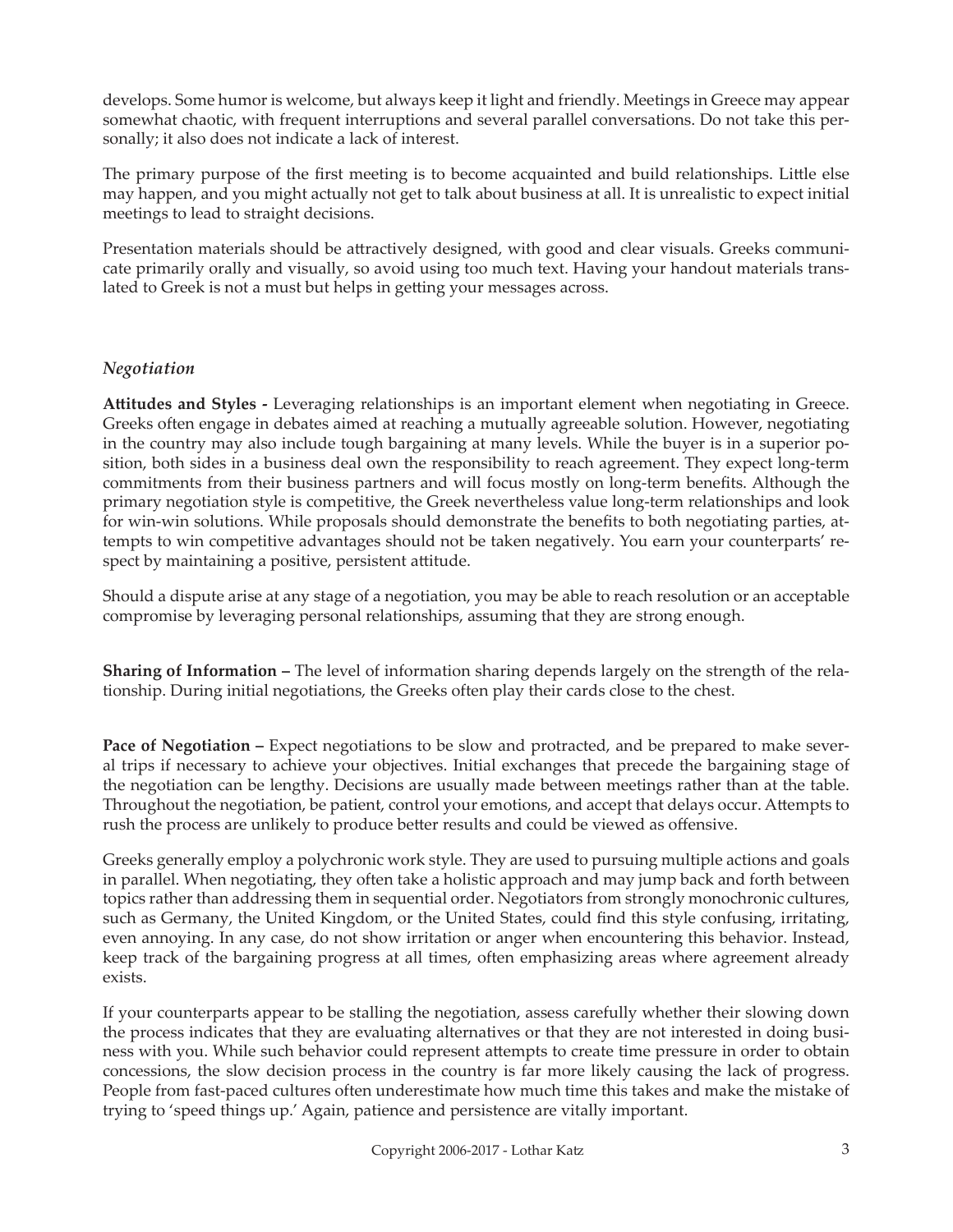**Bargaining –** Most Greeks enjoy bargaining and haggling. They expect to do a lot of it during a negotiation. This may include a lot of drama, exaggerations, and bragging. Your counterparts may be offended if you refuse to play along.

The bargaining exchange of a negotiation can be very extensive. Opening stage and initial offers on both sides are critically important when negotiating with Greeks. Many believe that the first person to quote a price will end up getting the worse part of the deal, and that initial proposals should never be accepted. Accordingly, either they may wait for you to make an initial offer and then reject it right away, or they open with an extreme offer that is far from realistic, carefully watching your response. Know your objectives, and work slowly and persistently towards them. At the same time, remain professional and keep a positive attitude throughout the exchange.

Prices often move 40 percent or more between initial offers and final agreement. Leave yourself a lot of room for concessions at different stages. However, concessions will never come easily, and Greeks sometimes find it difficult to change their position. When conceding yourself, present this as a decision you made because you like and respect your counterpart. Always ask the other side to reciprocate. You can use the fact that aspects can be re-visited to your advantage, for instance by offering further concessions under the condition that the Greek side reciprocate in areas that had already been agreed upon.

Deceptive techniques are frequently used. This includes tactics such as telling lies and sending fake non-verbal messages, pretending to be disinterested in the whole deal or in single concessions, misrepresenting an item's value, or making false demands and concessions. This includes tactics such as telling lies and sending fake non-verbal messages, pretending to be disinterested in the whole deal or in single concessions, misrepresenting an item's value, or making false demands and concessions. Do not take such tactics personally and realize that overt attempts to lie at or bluff your counterparts could backfire and might damage business relationships. Greeks rarely claim limited authority since you will usually be dealing directly with the decision maker.

Negotiators in the country may use pressure techniques that include making final offers or nibbling. Final offers may come more than once and are rarely final. Do not use tactics such as applying time pressure, opening with your best offer, or making decreasing or expiring offers, since your Greek counterparts could view these as signs that you are not willing to build a long-term relationship. They may choose to terminate the negotiation. Silence can be an effective way to signal rejection of a proposal.

Greek negotiators avoid openly aggressive or adversarial techniques but may use more subtle versions. Extreme openings are frequently employed as a way to start the bargaining process. In addition, they may make indirect threats and warnings or subtly display anger. Use these tactics with caution yourself since they could adversely affect the relationship if employed too aggressively. Do not walk out or threaten to do so as your counterparts will likely take this as a personal insult and could end all talks.

Emotional negotiation techniques, such as attitudinal bargaining, sending dual messages, attempting to make you feel guilty, grimacing, or appealing to personal relationships, are frequent and can be effective. Be cautious not to cause *loss of face* when employing any of them yourself. Also, know that Greeks tend to exaggerate situations and can become quite emotional during fierce bargaining. It is best to remain calm. At times, defensive tactics such as blocking or changing the subject, asking probing or very direct questions, making promises, or keeping an inflexible position may be used.

Corruption and bribery are somewhat common in Greece's public and private sectors. However, people may draw the line differently, viewing minor payments as rewards for getting a job done rather than as bribes. Also, keep in mind that there is a fine line between giving gifts and bribing. What you may consider a bribe, a Greek could simply view a nice gift.

**Decision Making –** Most companies here are hierarchical and people expect to work within clearly established lines of authority. Many businesses in Greece are still family-owned. Although the pace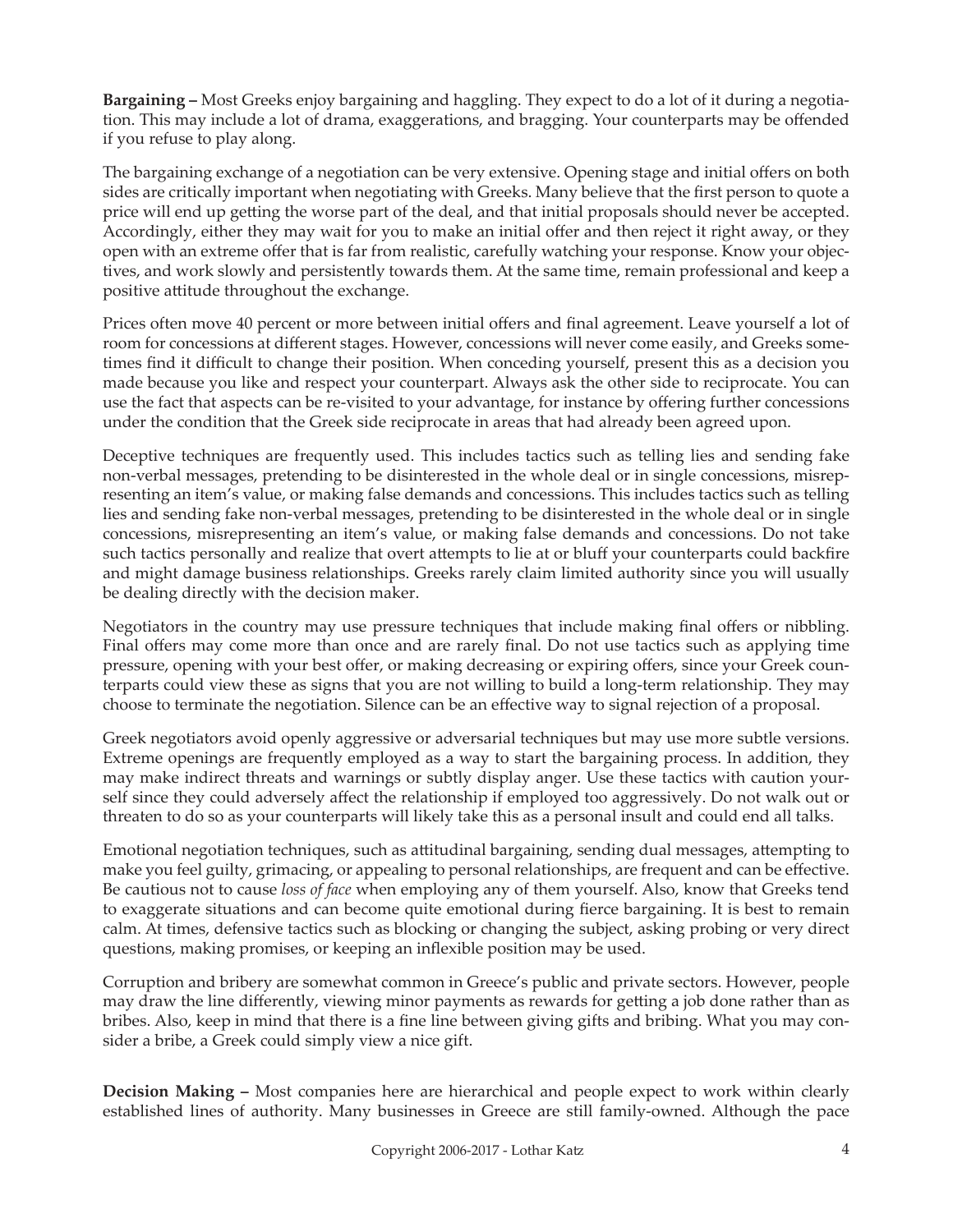of business is accelerating, decision making can be a slow process. Decision makers are usually senior executives who consider the best interest of the group or organization. They may consult with others and often prefer to reach consensus before making the final call. Subordinates may be reluctant to accept responsibility. Decision makers also rarely delegate their authority, so it is important to deal with senior executives.

When making decisions, businesspeople usually consider the specific situation rather than applying universal principles. Personal feelings and experiences weigh much more strongly than empirical evidence and other objective facts do. Greeks are often uneasy with change and reluctant to take risks. If you expect them to support a risky decision, you may need to find ways for them to become comfortable with it first, for instance by explaining contingency plans, outlining areas of additional support, or by offering guarantees and warranties.

## *Agreements and Contracts*

Capturing and exchanging written understandings after meetings and at key negotiation stages is useful since oral statements are not always dependable. It may be helpful to ask your counterparts to initial these write-ups as a way to document consensus. However, do not mistake them for final agreements. Any part of an agreement may still change significantly before both parties sign the contract.

Written contracts are usually kept high-level, capturing only the primary aspects, terms, and conditions of the agreement. Writing up and signing the contract is a formality. Greeks believe that the primary strength of an agreement lies in the partners' commitment rather than in its written documentation.

It is advisable to consult a local legal expert before signing a contract. However, do not bring your attorney to the negotiation table. Greeks could read it as a sign of mistrust if you do.

Signed contracts may not always be honored. This depends to no small degree on the strength of the continuing relationship between the contract partners. It is strongly advisable to continue staying in touch and maintaining the trust of your Greek business partner. Business partners usually expect the other side to remain somewhat flexible if conditions change, which may include agreeing to modify contract terms.

#### *Women in Business*

Greece remains a male-dominated society. Women may still be considered inferior and rarely attain important positions. As a visiting businesswoman, emphasize your company's importance and your role in it. A personal introduction or at least a letter of support from a senior executive within your company may help a lot.

Female business travelers should graciously accept chivalric gestures they receive. While you should acknowledge compliments with a brief short smile, it is best to exercise caution and act professionally in business and social situations. Displaying confidence and some degree of assertiveness can be effective, but it is very important not to appear overly bold and aggressive.

## *Other Important Things to Know*

Conservative attire is important when doing business here. Male business visitors should wear dark suits with neckties on most occasions. First impressions can have a significant impact on how people view you.

Social events do not require strict punctuality. While it is best to arrive at dinners close to the agreed time, being late to a party by 20 to 30 minutes is perfectly acceptable.